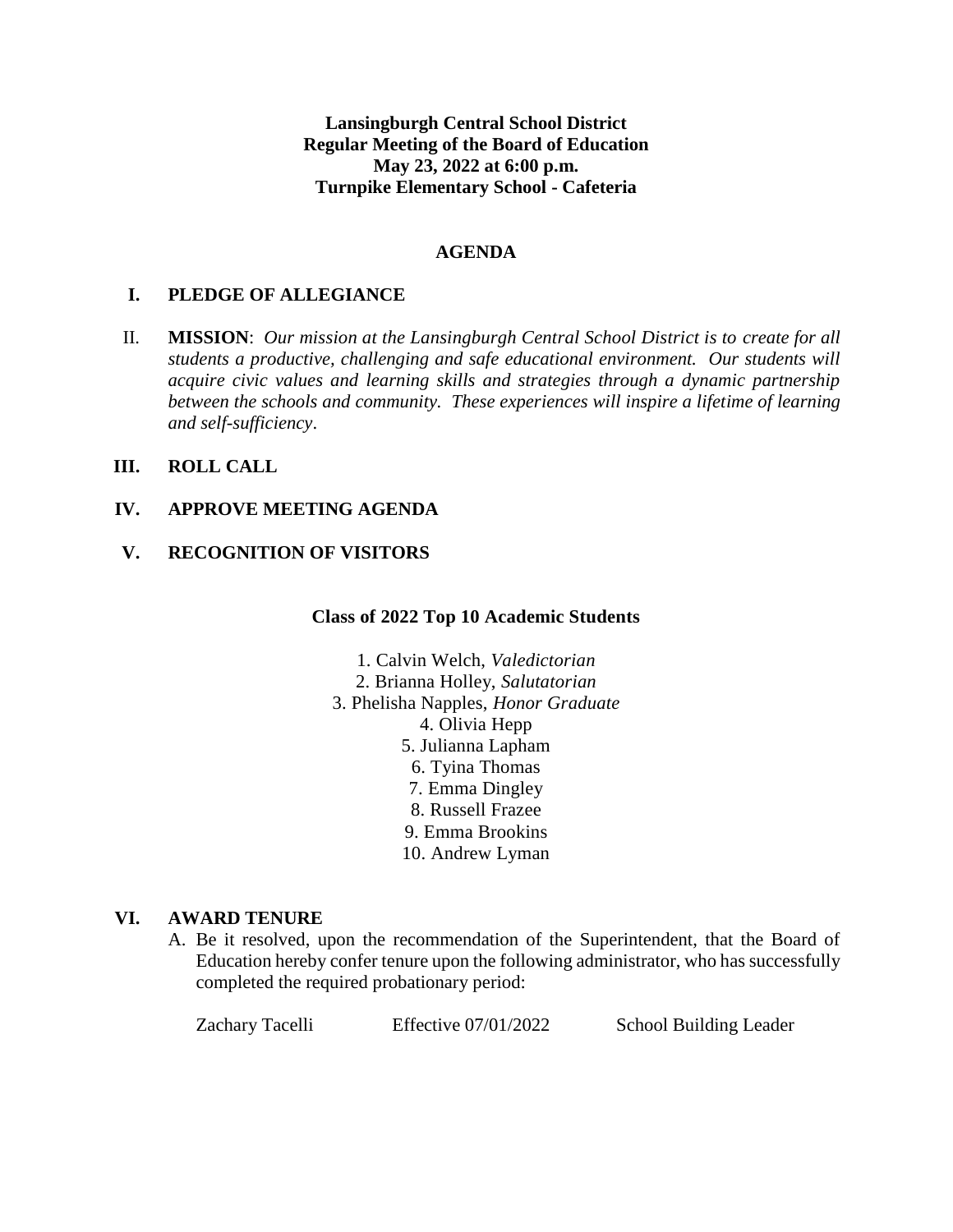B. Be it resolved, upon the recommendation of the Superintendent, that the Board of Education hereby confer tenure upon the following teachers, who have successfully completed the required probationary period:

| Effective 07/01/2022 | Special Education, TES            |
|----------------------|-----------------------------------|
| Effective 09/01/2022 | Special Education, TES            |
| Effective 09/01/2022 | <b>Elementary Education, RPES</b> |
| Effective 09/01/2022 | Science Education, LHS            |
| Effective 09/01/2022 | School Counselor, KMS             |
| Effective 09/01/2022 | Art Education, KMS                |
| Effective 09/01/2022 | <b>Special Education, RPES</b>    |
| Effective 09/01/2022 | <b>Health Education, LHS</b>      |
| Effective 09/01/2022 | Foreign Language, LHS             |
| Effective 09/01/2022 | <b>Elementary Education, RPES</b> |
|                      |                                   |

C. Be it resolved, upon the recommendation of the Superintendent, that the Board of Education hereby confer tenure upon the following teaching assistants, who have successfully completed the required probationary period:

| Julie Allen | Effective 09/01/2022 | <b>Teaching Assistant, RPES</b> |
|-------------|----------------------|---------------------------------|
|-------------|----------------------|---------------------------------|

**VII. PRESENTATION:** Guidance Update – Greg Rashford and Jennifer Nelson

# **VIII. INVITATION FOR VISITORS TO ADDRESS THE BOARD**

# **IX. DISCUSSION OF CONSENT AGENDA**

#### **X. COMMITTEE REPORTS**

# **XI. FINANCIAL REPORTS**

- A. Treasurer's Report
- B. Budget Transfers
- C. Monthly Report

### **XII. APPROVE CONSENT AGENDA**

#### A. MINUTES OF PREVIOUS MEETING

- Regular Meeting held on April 26, 2022 (with a correction to resolution #10)
- Special Meeting held on May 17, 2022 (modified to include an affidavit ballot)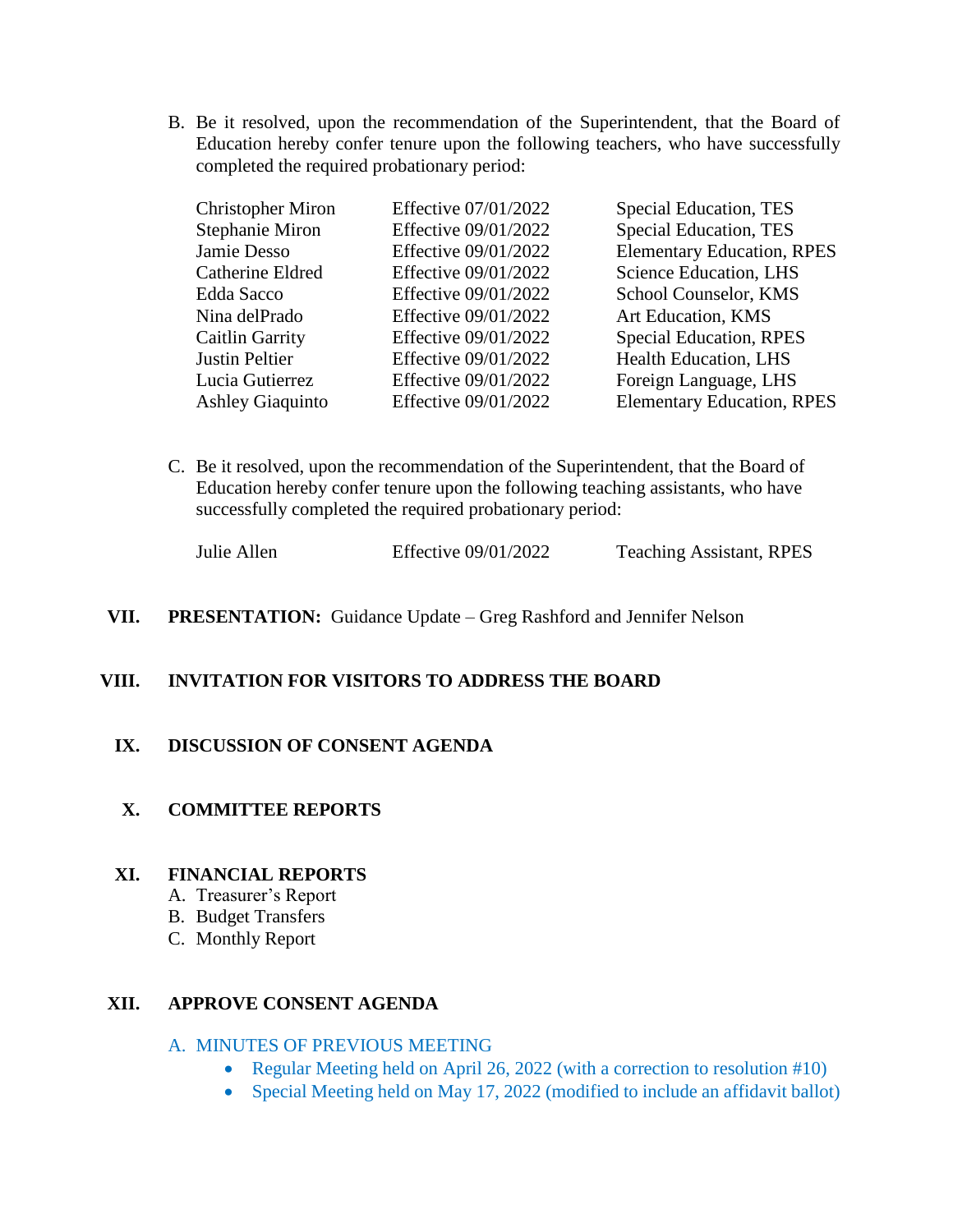# B. PERSONNEL – INSTRUCTIONAL

- 1. Resignations
	- a. Be it resolved, upon the recommendation of the Superintendent, that the Board accept the resignation of Elaine McHargue, Teaching Assistant, for the purpose of retirement effective June 25, 2022, in accordance with the terms of the CSEA Teaching Assistant Unit Contract.
	- b. Be it resolved, upon the recommendation of the Superintendent, that the Board accept the resignation of Cristina Young, School Nurse, for the purpose of retirement effective June 25, 2022, in accordance with the terms of the CSEA Teaching Assistant Unit Contract.
	- c. Be it resolved, upon the recommendation of the Superintendent, that the Board accept the resignation of Lily Ringler, English Teacher at Lansingburgh High School, effective June 24, 2022.
	- d. Be it resolved, upon the recommendation of the Superintendent, that the Board accept the resignation of Valerie Miller, Physical Therapist, effective June 24, 2022.
	- e. Be it resolved, upon the recommendation of the Superintendent, that the Board accept the resignation of Robert Addorisio, English Teacher at Knickerbacker Middle School, effective June 30, 2022.
	- f. Be it resolved, upon the recommendation of the Superintendent, that the Board accept the resignation of Christina Travis, Elementary Teacher at Turnpike Elementary School, effective June 25, 2022.
	- g. Be it resolved, upon the recommendation of the Superintendent, that the Board accept the resignation of Nicolas Van Vorst, Physical Education Teacher at Turnpike Elementary School, effective June 24, 2022.
	- h. Be it resolved, upon the recommendation of the Superintendent, that the Board accept the resignation of Jodi Cataldo, Elementary Teacher at Turnpike Elementary School, effective June 24, 2022.
- 2. Appointments
	- a. Be it resolved, upon the recommendation of the Superintendent, that the Board appoint Rachel Richmond as a long-term substitute teacher at Lansingburgh High School, pending clearance by the New York State and the Federal Government per the Project SAVE Law, with compensation as set forth below:

Commencement of Service –May 9, 2022 Expiration – June 24, 2022 Certification Status – Students w/Disabilities 7-12 Generalist, Initial (pending) English Language Arts 7-12, Initial (pending) Daily Rate –  $1/200<sup>th</sup>$  of Step 1

b. Be it resolved, upon the recommendation of the Superintendent, that the Board appoint Rachel Richmond to a probationary teaching position at Lansingburgh High School in the tenure area of Special Education, pending clearance by the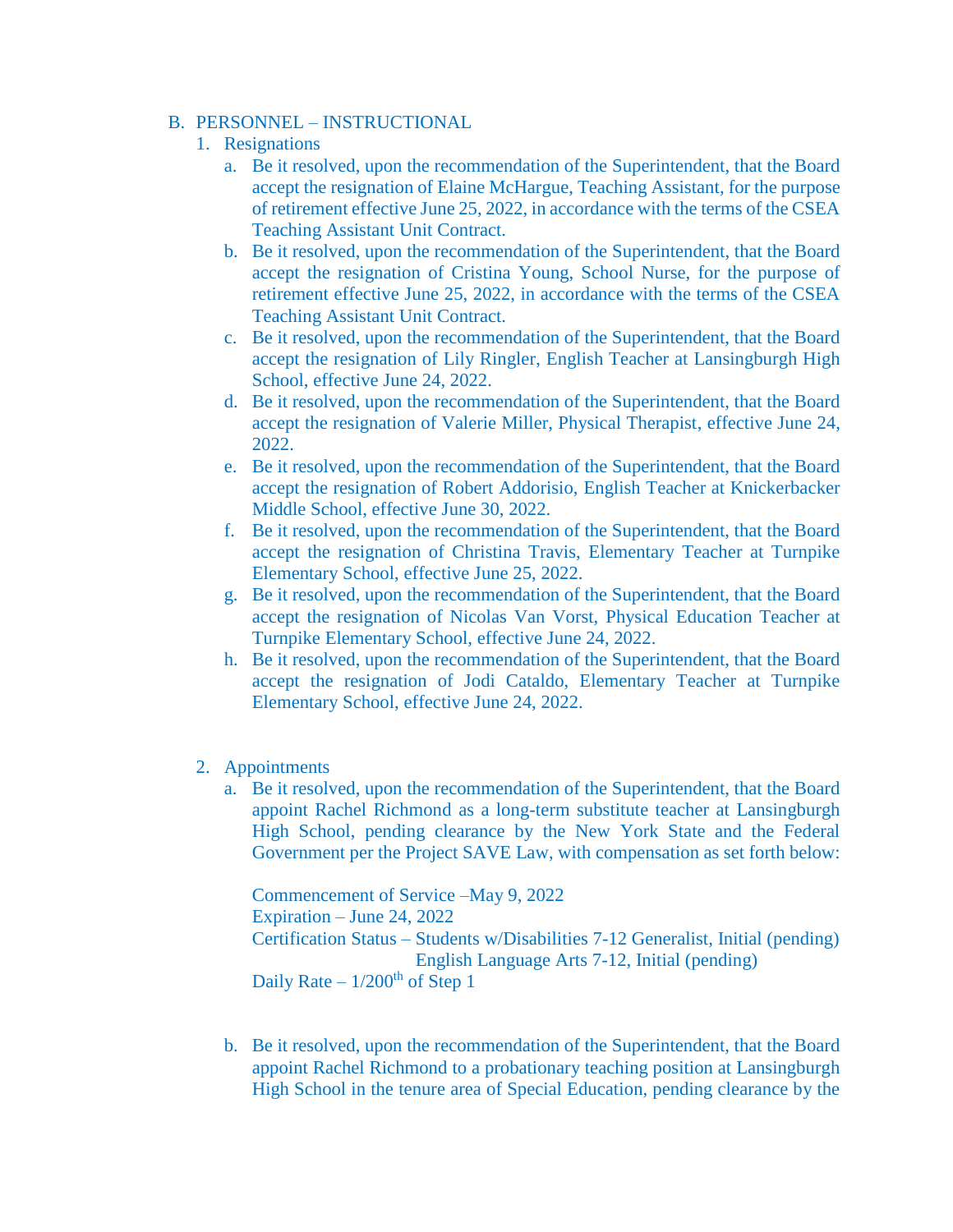New York State and the Federal Government per the Project SAVE Law, with compensation as set forth below:

Commencement of Service –September 1, 2022 Expiration of Probationary Appointment – August 31, 2026 Certification Status – Students w/Disabilities 7-12 Generalist, Initial (pending) English Language Arts 7-12, Initial (pending) Salary – Step 1  $$44,227$ Masters 450 30 Grad Credits 1,250 \$45,927

c. Be it resolved, upon the recommendation of the Superintendent, that the Board appoint Alaina Lange to a one-year Spanish teaching position at Knickerbacker Middle School, pending clearance by New York State and the Federal Government per the Project SAVE Law, with compensation as set forth below:

Commencement of Service – September 1, 2022 Expiration of Appointment – August 31, 2023 Certification Status – Spanish 7-12, Initial (pending) Salary - Step 2/ \$44,734

d. Be it resolved, upon the recommendation of the Superintendent, that the Board appoint Skyler Teta to a probationary appointment at Knickerbacker Middle School in the tenure area of Teaching Assistant, pending clearance by New York State and the Federal Government per the Project SAVE Law, with compensation as set forth below:

Commencement of Service – May 24, 2022 Expiration of Probationary Appointment – May 23, 2026 Certification Status – Teaching Assistant, Level I Salary – Step 2 / \$18.64 per hour

- e. Be it resolved, upon the recommendation of the Superintendent, that the Board approve Robert White as a tutor for a student out of school for medical purposes beginning May 11, 2022 through May 31, 2022 for one hour per school day at the hourly rate of \$30.00.
- f. Be it resolved, upon the recommendation of the Superintendent, that the Board approve the following instructional substitutes for the 2022-2023 school year:

Elaine McHargue, Substitute Teacher and Substitute Teaching Assistant Cristina Young, Substitute School Nurse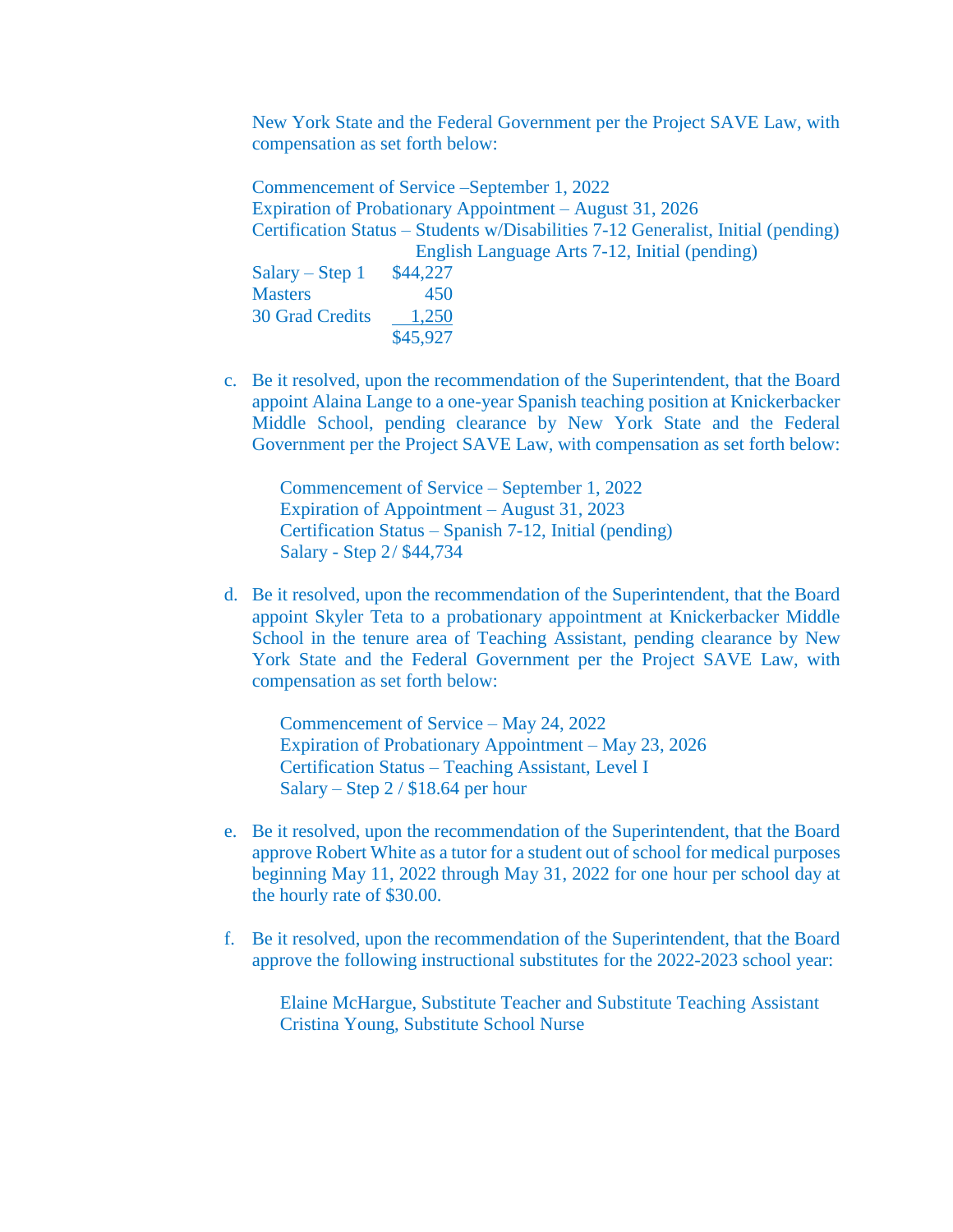- 3. Other
	- a. Be it resolved, upon the recommendation of the Superintendent, that the Board approve an Employee Agreement for employee #1636, dated May 3, 2022.
	- b. Be it resolved, upon the recommendation of the Superintendent, that the Board approve the request of Rebecca Schumaker for a one-year leave of absence for the 2022-2023 school year in accordance with Article 8 of the LTA Contract.
	- c. Be it resolved, upon the recommendation of the Superintendent, that the Board approve the request of Megan Hupfl for an unpaid leave of absence beginning May 18, 2022 and ending June 30, 2022, in accordance with Article 8 of the LTA Contract.

#### C. PERSONNEL – NON-INSTRUCTIONAL

- 1. Appointments
	- a. Be it resolved, upon the recommendation of the Superintendent, that the Board appoint the following Summer Food Service Managers for the 2022 Summer Program with compensation at the hourly rate of \$13.20:

| Kandi Bleau | <b>Carol Cooke</b> | Diana Reed |
|-------------|--------------------|------------|
|-------------|--------------------|------------|

b. Be it resolved, upon the recommendation of the Superintendent, that the Board appoint the following non-instructional substitutes for the 2021-2022 school year:

Sandra Finn, substitute noon/breakfast aide Sarah Huls – substitute typist Cynthia Zadoorian – substitute typist Darwin Carr – substitute security

#### 2. Other

a. Be it resolved, upon the recommendation of the Superintendent, that the Board approve the request of Britney Dolan for an unpaid leave of absence beginning September 13, 2022 through September 21, 2022.

# **XIII. ACTION ITEMS**

- A. Donations
	- 1. Accept Donations

#### Recommendation:

Be it resolved, upon the recommendation of the Superintendent, that the Board accept the following donations: